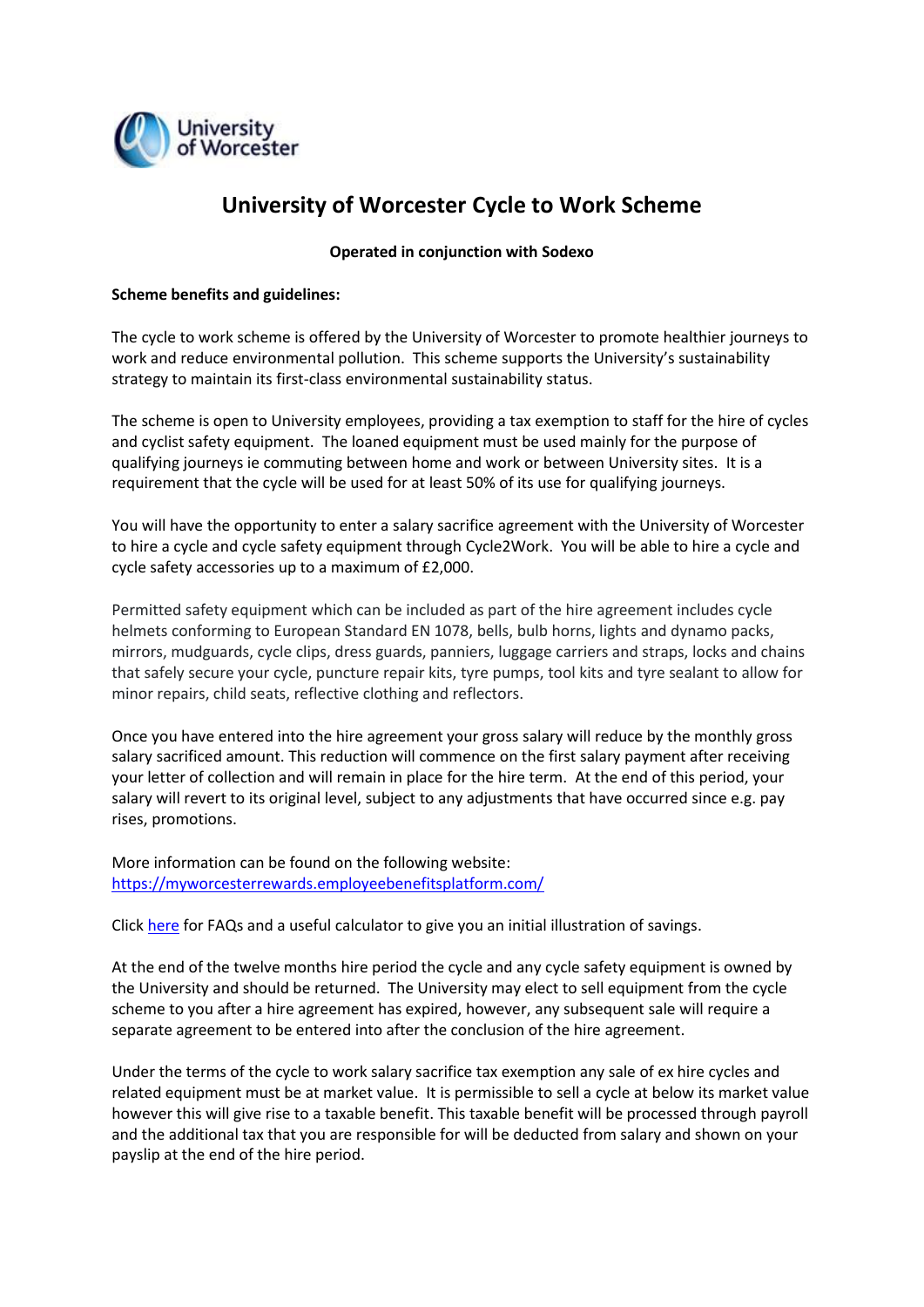If you leave your employment at the University during the term of the hire agreement, or your contract ends before you complete the term of the hire agreement, you will be liable for the full cost of the hire agreement. Any outstanding sums will be due to be paid to the University. This sum will be deducted from your final net pay and no taxable or NI benefit will be allowable on this payment. The cycle will remain the property of the University unless it is decided to offer this cycle for resale.

Examples to provide an indication of the cost of purchasing an ex hire cycle from the University with a tax benefit liability:

The original cost of the bike =  $£400$  and accessories =  $£100$ After 12 months the deemed market value of the cycle is 18% of the original value, £72.

The tax charged on £72 for a basic rate taxpayer will be £72 x 20% = £14.40 The tax charged on £72 for a higher rate taxpayer will be £72 x 40% = £28.80

-------------------------------------------------------------------------------------------------------------------- The original cost of the bike =  $£1,250$  and accessories =  $£50$ 

After 12 months the deemed market value of the cycle is 25% of the original value, £312.50.

The tax charged on £312.50 for a basic rate taxpayer will be £312.50  $\times$  20% = £62.50 The tax charged on £312.50 for a higher rate taxpayer will be £312.50 x 40% = £125

Note:

- You must be over 18 to apply. This is a requirement of the Consumer Credit Act and the hire agreement.
- Your net pay cannot be reduced to below the national minimum wage after the salary sacrifice has been deducted. Therefore, applications which reduce pay to below national minimum wage will not be accepted.

### **How do I apply?**

- 1. Visit the following website[: https://myworcesterrewards.employeebenefitsplatform.com/](https://myworcesterrewards.employeebenefitsplatform.com/) and log in to your account.
- 2. Hover over 'Benefits' on the top bar and select 'CycletoWork by Sodexo'. Click 'View Now' underneath 'How to Claim'.
- 3. You will be taken to the 'Sodexo' website click 'More Information' and then 'Apply'.
- 4. If you have already registered, enter your login details. If not, click 'Register Now' and complete your registration details.
- 5. Once registered, you will receive an email to validate your email address. Copy the code into the email, click on the link and proceed to set your password. You will then be taken back to the login page, where you can log in using the details you have created.
- 6. You will next need to complete the 'Application Details'.
- 7. Once complete, you will need to set your voucher amount from the dropdown and agree to the Hire Agreement terms and conditions.
- 8. When you have accepted the terms and conditions, you will need to read and check the details in the salary sacrifice agreement, then electronically sign the salary sacrifice agreement.